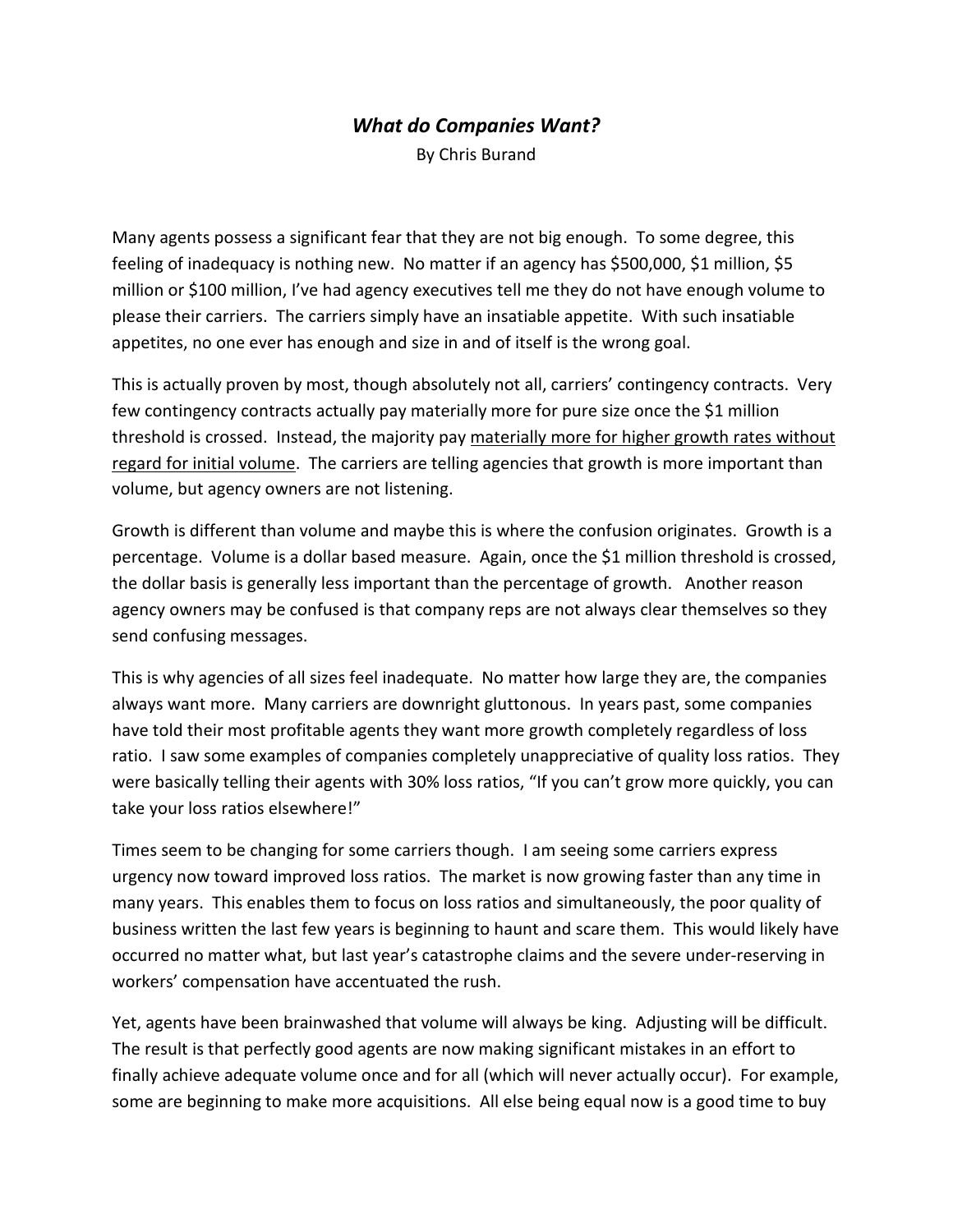agencies because prices are lower. However, many of the sellers are under duress which is why prices are lower. Being under duress, some sellers' prices are still too high because their retention will be less than expected and buyers who do not adequately consider this will be sorry. After all, what is the point of buying an agency to get volume if the business is not retained?

Clusters are probably the most common example. I am completely perplexed by most companies' attitudes toward clusters. For example, why do some companies pay more in contingencies because these agencies use one code rather than five codes? The company is getting \$0 additional volume, no improvement in loss ratios, and an even worse perpetuation problem. I am not writing about the firms that deliver a truly better set of results to the companies. Companies should pay more to these firms, but these firms are few and far between.

Another factor I do not believe company executives get is that most agencies of any size (I am excluding really small agencies) that join these organizations cannot sell insurance. They are not sales organizations. They have no true sales culture. They are account babysitters. This is not a bad characteristic. It just is not a characteristic that generates sales. So if a company wants growth, this is not where they will find it unless a consolidation strategy between the cluster and carriers are part of the deal. This of course, is not necessarily good ethics.

Company executives advise they see many of their agencies happy to belong to such organizations and these agencies should be happier for the time being because: 1) their responsibility to grow has been diminished, at least for the short-term; 2) the company marketing rep is not focused on them, but on their cluster; 3) the members feel safer because the cluster has so much more volume than the agency could ever achieve on its own. This mindset obviously ignores the fact that growth is more important than volume, but nonetheless, they feel safer and feeling safer is worth a lot to most people.

We're already seeing evidence that some companies are belatedly realizing or maybe just now feeling enough pain to act on the reality that not only are they getting \$0 extra dollars and 0% extra growth, their loss ratios are also deteriorating because loss ratios tend to suffer when an agency's contingency is no longer dependent on their personal loss ratio. The way most clusters are designed, contingencies are doled out based on volume. Rarely ever is loss ratio a component to the individual members. This is a great example of the economic lesson contained in what is commonly known as the "Death of the Commons."

When individuals do not own the property, when it is held in common, little incentive exists to take care of the commonly owned property. In fact, it pays to exploit the property to its fullest extent. As a result, some carriers are already pulling out of specific clusters leaving all those